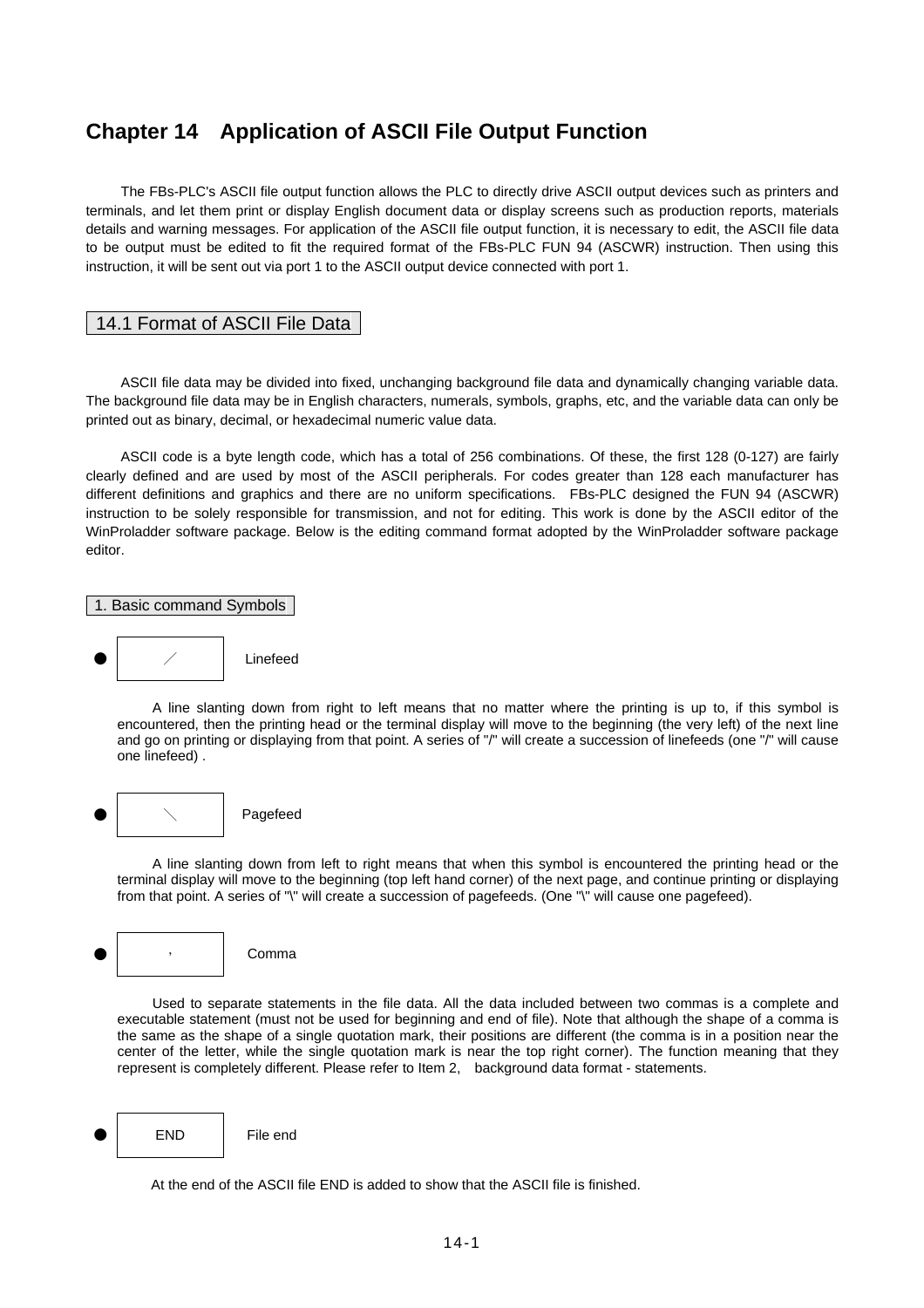#### 2. Background Data Format

| · $M X N N1 N N2$ ... |                          |                                 |
|-----------------------|--------------------------|---------------------------------|
| Repeat ASCII code (N) | or                       | · $M X' A B C D E F G H I J K'$ |
| Repeat ASCII code     | Repeat tangle ASCII code |                                 |

MX:

Represents the number of repeats. M can be 1 to 999. The ASCWR instruction can send out M times successively all the hexadecimal ASCII code or tangible ASCII code data contained between X and the first comma ( , ). If there is no data after X (ie, the comma comes directly after X), then the ASCWR instruction will send out M successive space codes. If you only have to send out the ASCII code or the tangible ASCII code once, then MX can be discarded.

- ASCII code data format: This data format has an N two-digit hexadecimal value. Every two adjoining hexadecimal numerals starting from the right hand side of X will be regarded as an ASCII code. NN can be any ASCII code, including tangible or intangible ASCII code such as English characters, numeric symbols or control codes. However, its main use is as a special tangible code for control codes which cannot be represented by tangible character fonts or cannot find a font or symbol on the WinProladder ASCII editor. For tangible characters or symbols that can be directly represented on the ASCII editor by tangible keys, it should be more convenient to use the original printing out format. For example, if you want to print out the character "A", with the original printing method you can type A via the keyboard. But if you want to use ASCII code, you must check the table on which "A" is represented by 41 H, and then enter 41. It is obviously a lot less convenient.
- Original printing out tangible ASCII code data format: What is enclosed within two single quotation marks' ', can only be tangible ASCII code such as English characters, numerals, symbols, and graphics (characters that can be found on or input via the ASCII editor keyboard). The ASCWR instruction will faithfully print out all the characters that are contained in ' ', so if you need to print out a single quotation mark itself, you must have two successive single quotation marks. For example:

## **'I''M A BOY' will be printed out as I' M A BOY**

If the graphics or symbols of the ASCII output device cannot be found on the ASCII editor keyboard, then you naturally are unable to do input using this format. In such a case you can check the ASCII code for that symbol or graphic, and use ASCII code to input and print out.

#### 3. Variable Data Format



A data statement within two double quotation marks " ", is used to specify the register address of variable data, and what format or format code it will be printed out .

- Total number of variables printed out: In this example, "8" are used to print out the reserved 8 digit columns of the variable (R0) numeric value (including negative signs). If the variable value is larger than the total number of printed out digits then the high digit will be cut out. If the number of digits is insufficient, the remaining positions will be occupied by spaces.
- Digits after the decimal point: The number of digits after the decimal point within the total number of digits of the variable. In this example, in a total number of 8 digits, there are 2 places after the decimal point. The decimal point symbol "." itself occupies one position so the integer will remain 5 digits.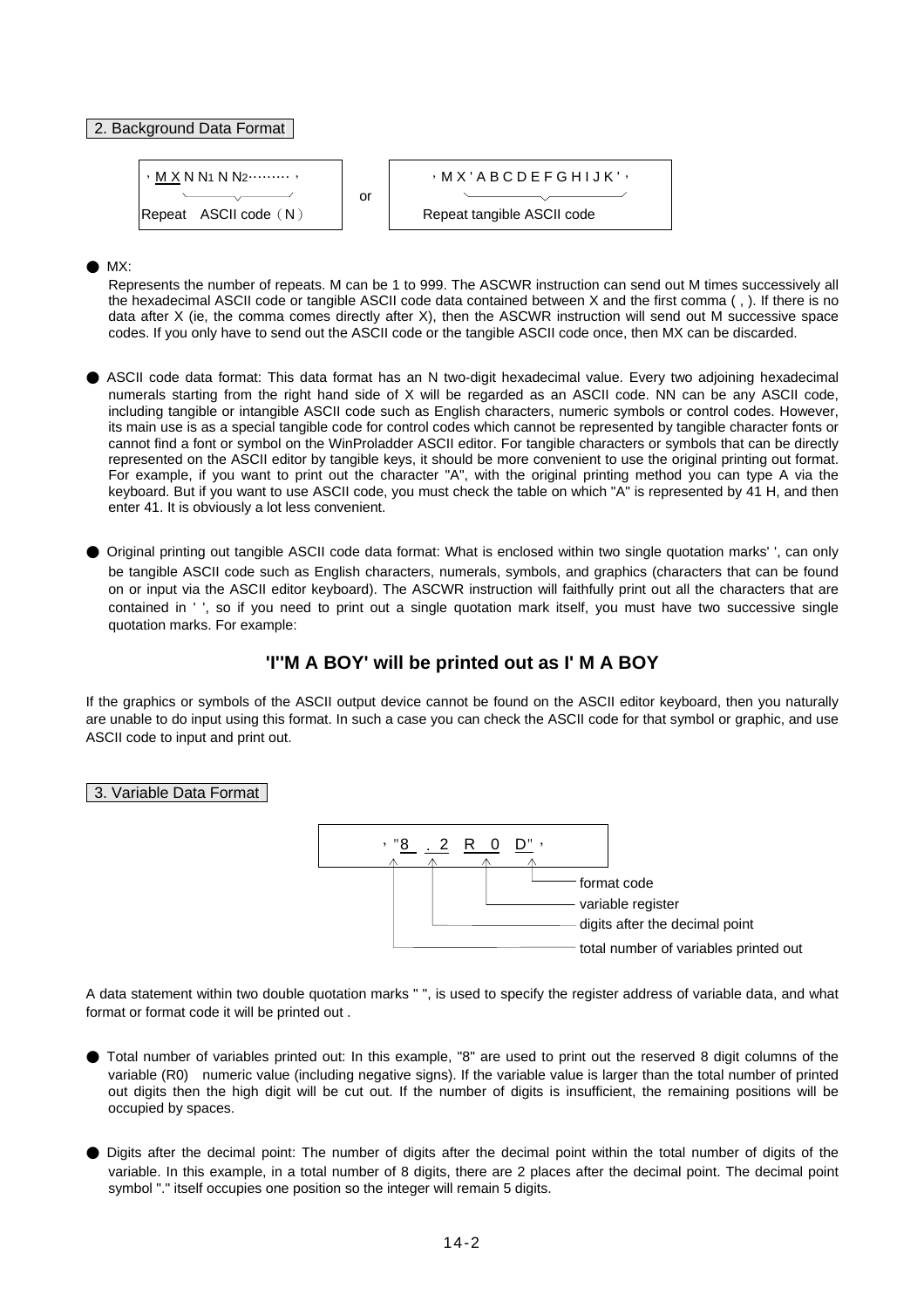- Variable register: Can be R, D,WX, WY, etc, of a 16-bit register, or DR,DD,DWX, DWY, etc, of a 32-bit register. The contents of these registers can be retrieved and printed out using the format and format code specified by the contents of " " .
- Format code: Can use hexadecimal H, decimal D or binary B format for printing out (when format code is not specified, it will be decimal - therefore D can be omitted).

This example assumes that the content value of R0 is -32768. In the 8.2 format, the print out result is

If the format changes from 8.2 to 5.1 then the print out result changes to

|--|

## 14.2 Application Examples of ASCII File Output

 The file data print out will start from the top left hand corner of each page. It will print from left to right with lines going from top to bottom (please refer to the format in the diagram below). When the final character in a line is reached (this varies according to the output device - a printer can have 80 characters or 132 characters), the printer will automatically jump to the start (left-hand side) of the next line. If it has not yet printed to the final character, but encounters the linefeed command (/) or the page feed command (\), then it will jump to the start of the next line or the next page, and start printing from that point.

 Suppose that the production statistics table for the manufacturing division of a certain company has the following format. This can be used as an example to explain the editing and printing out of its ASCII file data.

| 28 spaces  → PRODUCTION REPORT |                                                                                     |         |             |  |  |  |  |  |  |  |  |  |
|--------------------------------|-------------------------------------------------------------------------------------|---------|-------------|--|--|--|--|--|--|--|--|--|
|                                |                                                                                     |         |             |  |  |  |  |  |  |  |  |  |
|                                |                                                                                     |         |             |  |  |  |  |  |  |  |  |  |
|                                | .16 spaces ··· → TOTAL NUMBER                                                       | $(A)$ : | 1000 PCS    |  |  |  |  |  |  |  |  |  |
|                                | <b>NUMBER OF YIELD</b>                                                              | $(B)$ : | 983 PCS     |  |  |  |  |  |  |  |  |  |
|                                | <b>NUMBER OF REPAIR</b>                                                             | $(C)$ : | 17 PCS      |  |  |  |  |  |  |  |  |  |
|                                | <b>STANDARD TIME</b>                                                                | $(D)$ : | 8.5 MIN/PCS |  |  |  |  |  |  |  |  |  |
|                                | <b>TOTAL WORKING TIME</b>                                                           | $(E)$ : | 8500 MIN    |  |  |  |  |  |  |  |  |  |
|                                | <b>ACTUAL WORKING TIME</b>                                                          | $(F)$ : | 9190 MIN    |  |  |  |  |  |  |  |  |  |
|                                | <b>EFFICIENCY</b>                                                                   | $(G)$ : | 92.49 %     |  |  |  |  |  |  |  |  |  |
|                                |                                                                                     |         |             |  |  |  |  |  |  |  |  |  |
|                                |                                                                                     |         |             |  |  |  |  |  |  |  |  |  |
|                                | 22 spaces $\cdots \cdots$ $\rightarrow$ REMARK: A $\times$ D = E $\cdot$ E $/F = G$ |         |             |  |  |  |  |  |  |  |  |  |
|                                |                                                                                     |         |             |  |  |  |  |  |  |  |  |  |